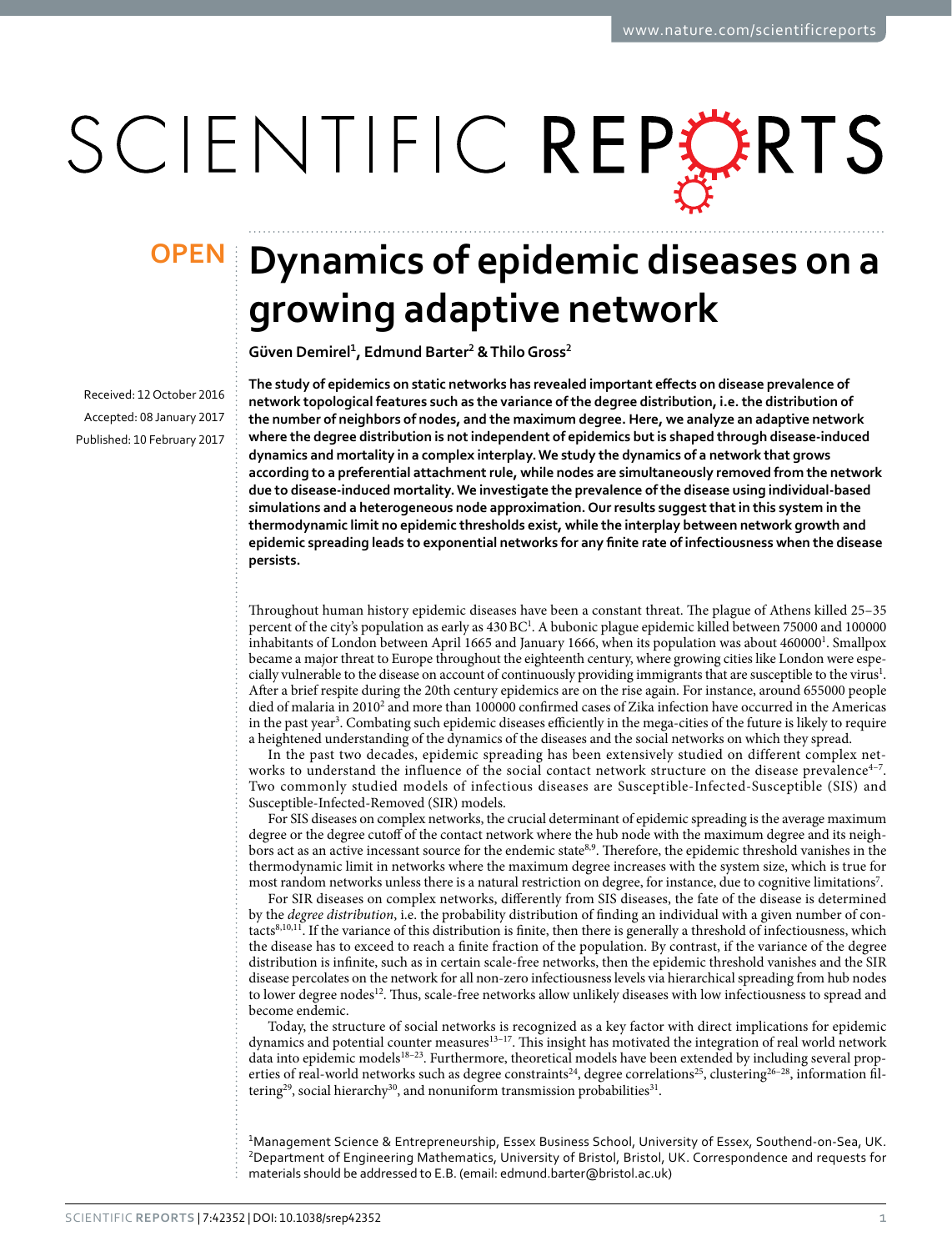A relatively recent addition is to consider also the feedback of the epidemic on the social network structure, which can be indirect, e.g. by triggering behavioral changes of agents $6,32$  $6,32$ , or direct by removing agents due to hospitalization, quarantine or death.

Modeling the network response to an ongoing epidemic leads to an adaptive network, a system with interplay between the dynamics of the network and the dynamics on the network takes place[33,](#page-13-20)[34.](#page-13-21) Epidemics on adaptive networks can exhibit complex emergent dynamics<sup>[32,](#page-13-19)[35–38](#page-13-22)</sup> (e.g. sustained oscillations, bistability, and hysteresis) and emergent topological properties<sup>[32](#page-13-19)[,35](#page-13-22)[,39](#page-14-0)[,40](#page-14-1)</sup> (e.g. heterogeneous degree distributions and assortative degree correlations). Furthermore, the study of the social response to epidemics is interesting from an applied point of view because it could enable enhanced vaccine control<sup>[41](#page-14-2)</sup> and effective quarantine strategies<sup>42</sup>.

In comparison to social responses to epidemics<sup>[32,](#page-13-19)[35–39](#page-13-22),[43–48](#page-14-4)</sup>, network growth and direct topological feedback via the removal of nodes have received less attention. Previous works considered the case where network growth and death processes are balanced and thus the population stays in equilibrium and fluctuates around a fixed sys-tem size<sup>[49](#page-14-5),[50](#page-14-6)</sup>. The case of continuous growth was studied in Ref. [51,](#page-14-7) where new nodes attach preferentially to high degree non-infected nodes. It was observed that a transition from a scale-free topology to an exponential one takes place as the infectiousness decreases. Reference [52](#page-14-8) study the effects of network growth and demographics on the dynamics of an SIS disease simultaneously spreading on the network, showing that the epidemic threshold vanishes in the thermodynamic limit. In another study, network growth and node removals have also been incor-porated in a single model<sup>[53](#page-14-9)</sup>. However, the authors focused on epidemic oscillations and did not consider topological effects in detail. Another related work focused on the interplay between network growth and dynamical behavior in the context of evolutionary game theory<sup>54</sup>, where new players preferentially attach to those receiving higher payoffs.

Here, we consider the growth of a network by preferential attachment from which nodes are simultaneously removed due to an SIR epidemic. The appeal of this model lies in its paradoxical nature, in absence of the disease, preferential attachment leads to the formation of scale-free topologies in which the epidemic threshold vanishes, such that the disease can invade. However, an established SIR disease will quickly infect and remove nodes of high degree such that the variance of the degree distribution is decreased and epidemic thresholds reappear, potentially leading to the extinction of the disease.

Now, consider the following line of reasoning: Observing a scale-free topology implies that the epidemic is extinct. But an extinct epidemic implies scale-free structure and hence vanishing epidemic threshold precluding extinction. Logically, the only possible solution is that the epidemic persists (unconditionally) in a network that is not scale-free. In other words, one would expect that the coevolution of epidemic state and network structure should lead to a vanishing epidemic threshold in an exponential network.

The argument presented above is admittedly hand-wavy. One objection against this line of reasoning that comes to mind immediately is that the paradox can also be resolved temporally, such that the epidemic goes extinct while the network is exponential. A disease-free scale-free network can then develop later since the disease cannot be reintroduced since no infected agents are left. However, this temporal resolution is only feasible in finite networks. In the thermodynamic limit it can be easily shown that a finite number of infected survive even below the epidemic threshold, which precludes complete extinction.

In the remainder of this paper we present a detailed dynamical analysis of the epidemic model using a heterogeneous node approximation along with detailed numerical computations. We show that disease-induced mortality reduces the variance of the degree distribution to a finite value, but not sufficiently far to cause the extinction of the epidemic. Thus, a balance is reached where the finite variance of the degree distribution is matched to the infectiousness of the pathogen. Therefore, the epidemic threshold vanishes in the thermodynamic limit, confirming the hand-waving argumentation above. We also identify a parameter region, where, after all, a temporal resolution of the paradox is observed.

#### **Methods**

In this section, we first introduce the model and then develop our theoretical approach that describes the evolution of the network dynamics based on coarse-graining approximations.

**Model.** We study the spreading of a susceptible-infected-removed (SIR) disease<sup>55</sup> on an evolving network. In this network, a given node is either susceptible (state S) or already infected with the disease (state I). We start with a fully connected network of  $m_0$  nodes and consider three dynamical processes: a) the arrival of nodes, b) disease transmission, and c) the removal of nodes.

In the following we measure all rates per capita, including the arrival rate. This implies that larger populations have a proportionally larger influx of individuals, which appears plausible e.g. for growing cities, where the attractivity of the city increases with size. It is analogous to the use of per capita birth rates in models of population dynamics. We note that this assumption is necessary to keep the model well-defined in the thermodynamic limit.

New nodes arrive in the population at a constant per capita rate *q* and are already infected with the disease with probability *w*. Arriving nodes immediately establish links with *m* of the nodes selected according to the preferential attachment rule<sup>56</sup>: A new node establishes a link with a particular node *i* of degree  $k_i$  with a probability proportional to  $k_i/\sum_j k_j$ . Therefore, an incoming node's links will attach to a node of degree *k* with probability  $kp_k/\langle k \rangle$ , where  $p_k$  denotes the degree distribution (the probability that a randomly picked node has degree *k*) and  $\langle k \rangle$  =  $\sum k p_k$  is the mean degree.

Disease transmission occurs at rate *p* on every link connecting a susceptible and an infected node. Therefore, nodes with higher degree are proportionally more likely to catch and spread the disease.

Removal of infected nodes takes place at rate *r*. Because we describe a fatal disease from which recovery is not possible, removed nodes and their links are entirely deleted and do not re-appear at a later stage. The removal of links along with the nodes depicts the rapid removal of corpses in the human population. The removal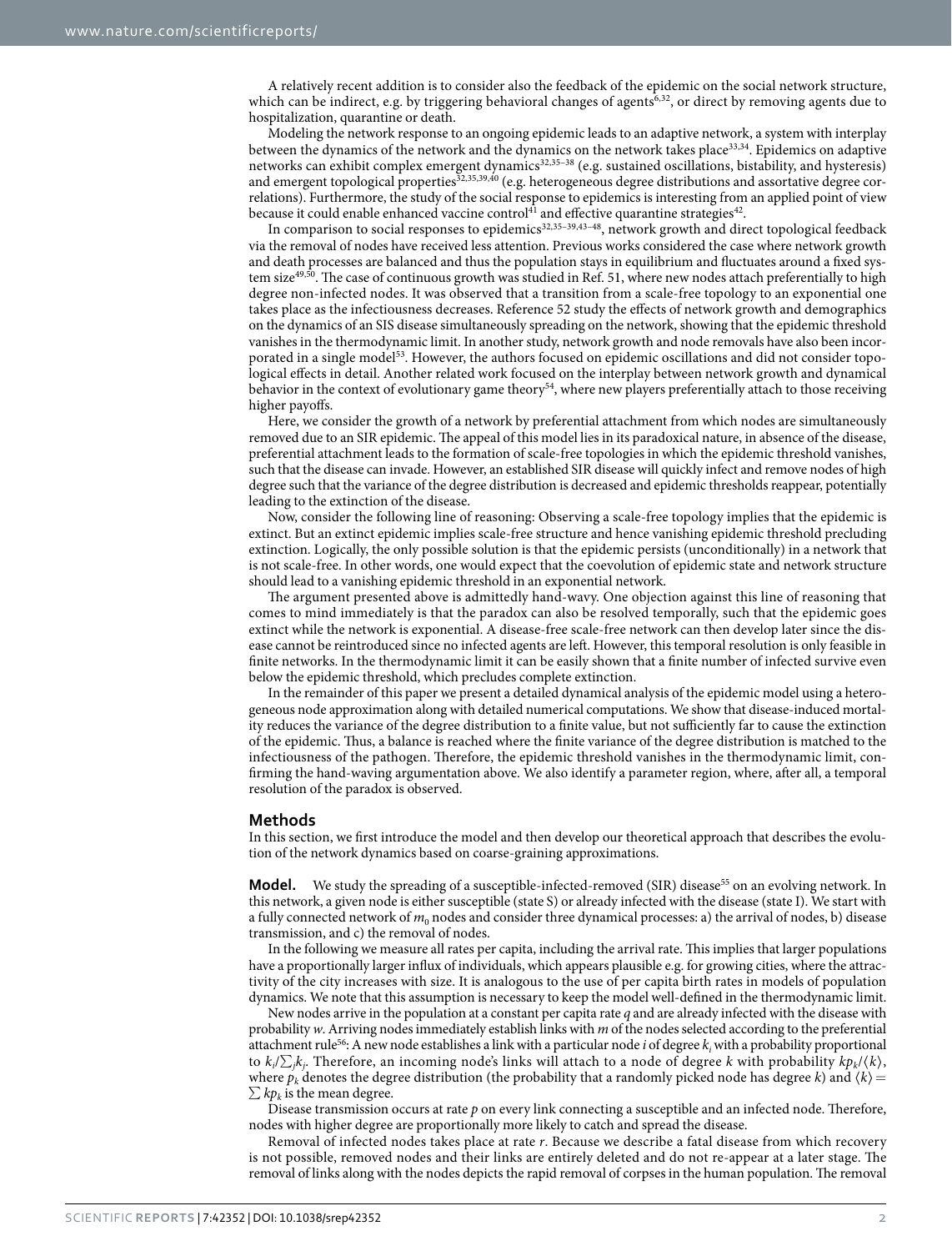mechanism that is used here can also be considered as an approximate description for the hospitalization of infected individuals, which effectively removes the links. Furthermore, diseases in which dead hosts continue transmitting the disease can be captured in the same framework by a reduced removal rate *r*, taking into account the finite time between the death and the actual removal of the body.

Unless mentioned otherwise, the following set of parameter values is used throughout the paper:  $m_0 = 6$ ,  $m$  = 5,  $q$  = 0.01. In agent-based simulations the network is simulated until *N* reaches 10<sup>7</sup> or the time reaches 10<sup>4</sup>.

**Analytical treatment.** The dynamics on and of complex networks can be captured by a set of coupled ordinary differential equations, in so-called coarse-graining or moment-closure approximations[7,](#page-13-6)[39,](#page-14-0)[57–64](#page-14-13). In the next section we develop a heterogeneous node approximation, also called heterogeneous mean-field or degree-based mean-field approximation<sup>7[,11](#page-13-8)[,65](#page-14-14),66</sup>, where the network evolution is captured in a set of equations for the node densities in different degree-classes.

Since the heterogeneous node approximation is in the form of a high-dimensional system of ordinary differential equations, we follow two directions for reducing the dimensionality of analysis. First we apply the mathematical triple jump approach<sup>67</sup> to transform the infinite dimensional ordinary differential equation system in the thermodynamic limit to a two-dimensional partial differential equation system. Second we develop an alternative approach that reduces the heterogeneous node approximation to a low-dimensional ordinary differential equation system assuming random graph properties, which is later in the paper shown to be capable of estimating the network dynamics to high accuracy when away from the epidemic threshold.

*Heterogeneous approximation.* The heterogeneous node approximation consists of a set of ordinary differential equations for the densities  $[A_k]$ , the abundance of nodes in the class  $A_k$ , which is the set of nodes of state  $A \in \{S, I\}$ and degree k, normalized by the total number of nodes *N*. The total density of S-nodes is denoted as [S], [S] =  $\sum_{k} [S_k]$ . The density [*I*] is defined analogously such that  $[S] + [I] = 1$ .

Before deriving the full equations for the specific system under investigation, we first illustrate the general structure of the heterogeneous moment expansion

$$
\frac{\mathrm{d}}{\mathrm{dt}}[A_k] \equiv \lim_{\Delta t \to 0} \frac{[A_k(t + \Delta t)] - [A_k(t)]}{\Delta t}.
$$

Here, two types of terms contribute to  $d[A_k]/dt$ : a) changes in the abundance of nodes in the class  $A_k$ , and b) changes in the normalization factor *N*.

For illustration, let us consider the process that removes infected individuals at a per capita rate *r*. For the moment we assume that these removals do not change N, as we treat the change in N separately below. When an infected node of degree *k* is removed, the abundance of nodes of type *Ik*, *N*(*I*,*<sup>k</sup>*), decreases by 1 so that the density  $[I_k]$  is reduced by  $1/N$ . Considering that  $(\Delta t)rN_{(I,k)}(t)$  such removal events take place within a time step  $\Delta t$ , we obtain the rate of change for the density  $[I_k]$  due to process a):

$$
\frac{\mathrm{d}}{\mathrm{d}t}[I_k] = -r \frac{N_{(I,k)}(t)}{N(t)} = -r[I_k].
$$

We now express the effect of the modification of the normalization factor *N* due to such removal events. When an infected node of arbitrary degree  $k'$  is removed, the densities of all degree classes  $A_k$  are affected due to the modified normalization factor. In total,  $(\Delta t)rN<sub>I</sub>$  removal events take place within a time step  $\Delta t$  resulting  $\lim_{k \to \infty} [A_k(t+\Delta t)] = [A_k(t)]N(t)/(N(t)-1)$ , when isolated from the other changes of type a). Therefore, the rate of change of type b) due to removal events is

$$
\frac{d}{dt}[A_k] = \lim_{\Delta t \to 0} rN_I(t) \left[ [A_k(t)] \frac{N(t)}{N(t) - 1} - [A_k(t)] \right]
$$

$$
= \lim_{\Delta t \to 0} r[I(t)] [A_k(t)] \frac{N(t)}{N(t) - 1}.
$$

Noting that every node is updated on average once in a unit time, i.e. Δ*t*= 1/*N*, and taking the thermodynamic limit, we obtain the renormalization rate

$$
\frac{\mathrm{d}}{\mathrm{d}t}[A_k] = r[I][A_k].
$$

Writing the complete set of changes caused by infection, node arrival, and node removal processes, we derive the moment expansion for the densities  $[S_k]$  and  $[I_k]$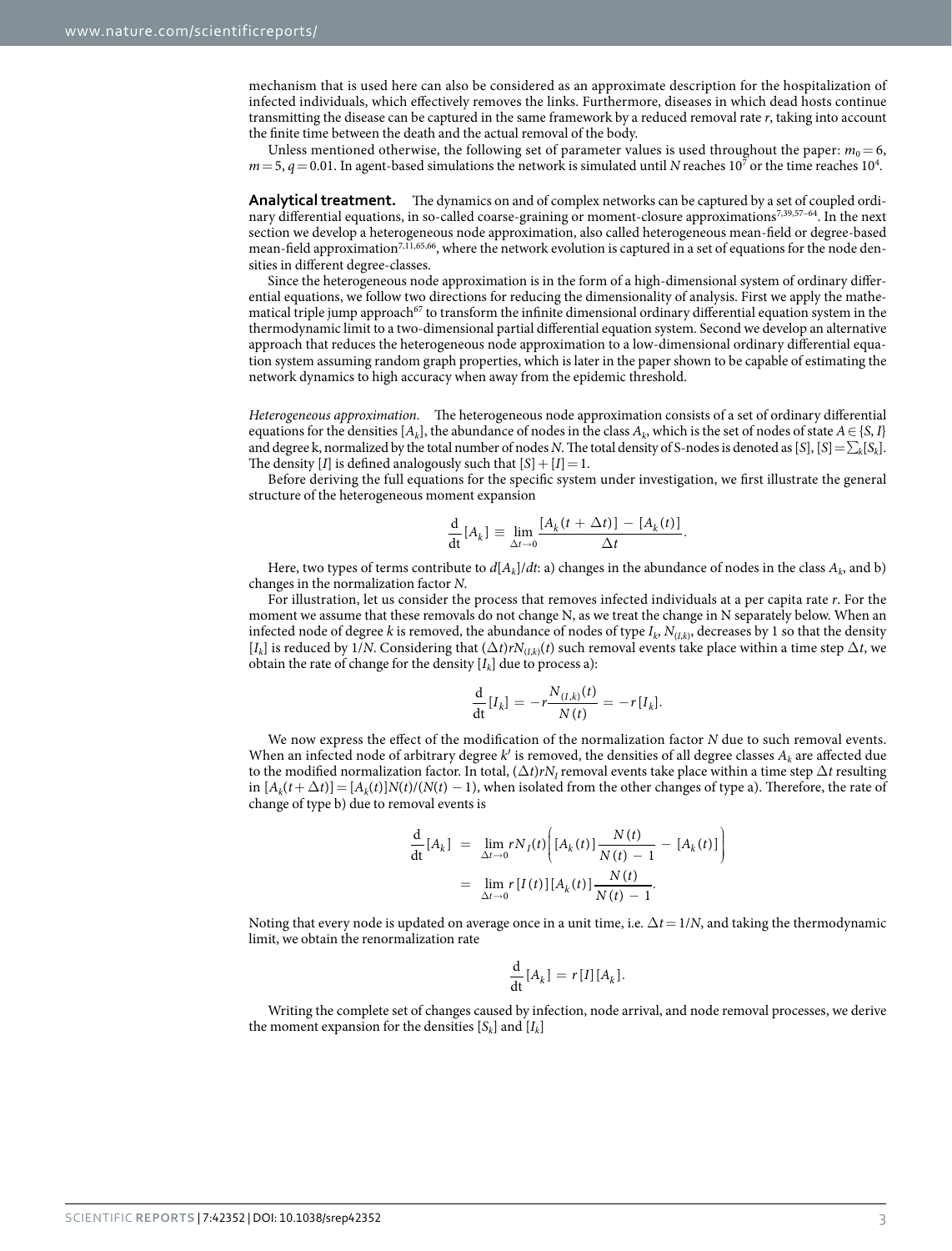$$
\frac{d}{dt}[S_k] = q((1-w)\delta_{k,m} + \frac{m}{\langle k \rangle}(-k[S_k] + (k-1)[S_{k-1}]) - [S_k]) - p\sum_{k'}[S_k I_{k'}] \n+ r(\sum_{k'}[S_{k+1}I_{k'}] - \sum_{k'}[S_k I_{k'}] + [I][S_k]),\n\frac{d}{dt}[I_k] = q(w\delta_{k,m} + \frac{m}{\langle k \rangle}(-k[I_k] + (k-1)[I_{k-1}]) - [I_k]) + p\sum_{k'}[S_k I_{k'}] \n+ r(\sum_{k'}[I_{k+1}I_{k'}] - \sum_{k'}[I_k I_{k'}] + [I][I_k] - [I_k]), 0 < k < k_M
$$
\n(1)

here, the quantity  $[A_k B_k]$  denotes the density of links between nodes of type  $A_k$  and  $B_k$ <sup>,</sup> where  $A, B \in \{S, I\}$ , and  $k$ and *k*′ are the respective degrees.

For understanding the equation governing the evolution of the density  $[S_k]$ , consider that new nodes with degree *m* arrive at rate *q* and have state S with probability 1−*w*. Thus, the density [*Sm*] increases at rate *q*(1−*w*). A newly arriving node builds a link to a node in the  $S_k$  class with probability  $k[S_k]/\langle k \rangle$  and causes it to pass into the *Sk*+1 class. Because *m* such links are established by each newly arriving node, the density [*Sk*] decreases by *qmk*[*Sk*]/〈*k*〉. Similarly, nodes in the *Sk*−1 class pass into the *Sk* class at rate *qm*(*k*−1)[*Sk*−1]/〈*k*〉. Additionally, as explained above, we need to renormalize the density [*Sk*] when a node arrives. This corresponds to a loss of the  $[S_k]$  density of  $q[S_k]$ .

At rate *p*, nodes within the *Sk* class become infected through their links with infected nodes of arbitrary degree *k*′, causing them to pass into the *I<sub>k</sub>* class. The total density of such links is  $\sum_{k'} [S_k I_{k'}]$ .

Finally, nodes within the *Sk* class pass into the *Sk*−1 class due to the removal of their infected neighbors of arbitrary degree *k*′. Given the density of such links, the density of [*Sk*] decreases by *r*∑*k*′ [*SkIk*′ ]. Similarly, nodes in the  $S_{k+1}$  class pass into the  $S_k$  class corresponding to a gain of  $r\sum_k[S_{k+1}I_k]$ . As infected nodes are removed, the density of all degree classes increases due to the renormalization leading to a gain of  $r[I][S_k]$  for the density  $[S_k]$ . The rate equation for the density  $[I_k]$  is constructed analogously, with the addition of a term for the removal of infected nodes with degree *k* at the rate *r*,  $r[I_k]$ .

As the equations for node densities  $[A_k]$  depend on link densities  $[A_k B_{k'}]$ , Eq. (1) is not closed. In order to close the system, the moment expansion should be truncated by the moment-closure approximation, in which the densities of larger subgraphs are estimated in terms of the densities of smaller ones. Here, we use the heterogeneous node approximation to close the system at the node level

$$
[A_k B_{k'}] \approx \frac{k k' [A_k] [B_{k'}]}{\langle k \rangle}.
$$
\n
$$
(2)
$$

We have assumed that the nodes with the same degree can be considered identical and state and degree correlations between neighboring nodes are negligible. The mixing assumption generally requires a mixing or anneal-ing process that makes it possible to replace the adjacency matrix structure with the degree distribution<sup>[8](#page-13-4)</sup>, which is provided here by the constant removal and addition of nodes and links.

Using the node approximation of Eq. (2), we reach

$$
\frac{d}{dt}[S_k] = q((1 - w)\delta_{k,m} + \frac{m}{\langle k \rangle}(-k[S_k] + (k - 1)[S_{k-1}]) - [S_k]) - pz_I[I]k[S_k]
$$
\n
$$
+ r(z_I[I]((k + 1)[S_{k+1}] - k[S_k]) + [I][S_k]),
$$
\n
$$
\frac{d}{dt}[I_k] = q(w\delta_{k,m} + \frac{m}{\langle k \rangle}(-k[I_k] + (k - 1)[I_{k-1}]) - [I_k]) + pz_I[I]k[S_k]
$$
\n
$$
+ r(z_I[I]((k + 1)[I_{k+1}] - k[I_k]) + [I][I_k] - [I_k]), 0 < k < k_M
$$
\n(3)

where  $z_I = \frac{k_I}{k_I}$  and  $\frac{k_I}{k_I}$  is the mean degree of infected nodes.

In the following we refer to Eq. (3) as the heterogeneous approximation. The main drawback of such heterogeneous approximations is the high dimensionality of the system of equations, which complicates the analytical solution and thus typically necessitates extensive numerical studies except for the analysis of special conditions. Furthermore, since it is not possible to numerically integrate an infinite dimensional system of differential equations, we need to introduce a degree cut-off  $k_M$  by assuming  $\sum_{k=k_M+1}^{\infty} p_k \ll \sum_{k=0}^{k_M} p_k$ . The higher the degree cut-off,  $k_M$ , the more precise the heterogeneous approximation becomes.

*Mathematical triple jump approach.* The mathematical triple jump approach of ref. [67](#page-14-16) consists of three steps. First, a high-dimensional ordinary differential equation system is developed to capture the dynamics under the types of heterogeneity that are identified to be of utmost importance. Second, the obtained system of ordinary differential equations is transformed to a low-dimensional partial differential equation system in the thermodynamic limit using moment generating functions. Finally, the partial differential equation system is analyzed using the tools of dynamical systems theory.

The first step has already been completed to find the heterogeneous approximation in Eq. (3). The second step is done below in this section, while the last step is carried out in the next section.

We first introduce the quantities  $Q(t, x) = \sum_k [S_k(t)]x^k$  and  $R(t, x) = \sum_k [I_k(t)]x^k$ , which are the generating functions of the degree distributions of susceptible and infected populations. The time derivatives of *Q*(*t*, *x*) and *R*(*t*, *x*) are given by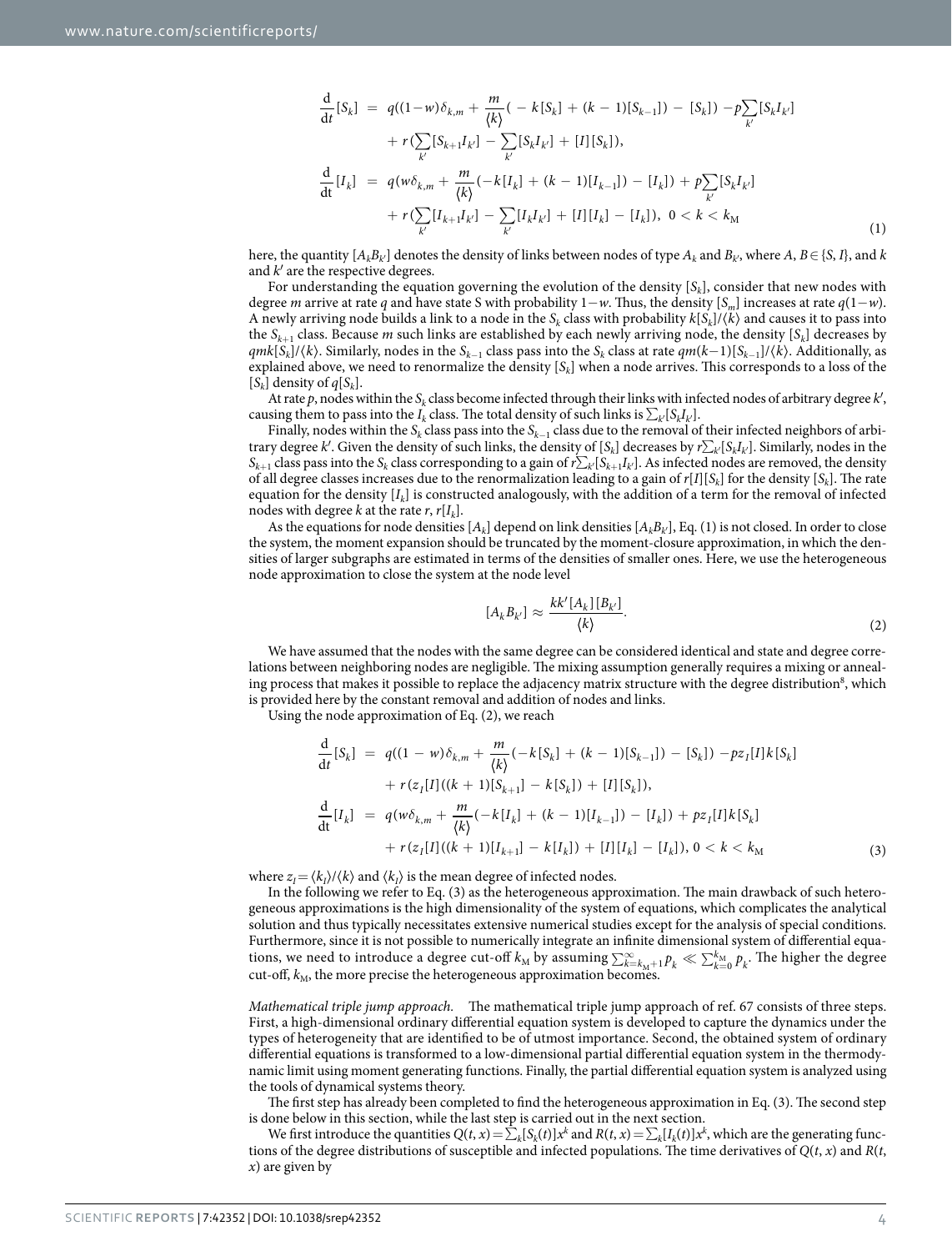$$
Q_t(t, x) \equiv \sum_k \frac{d[S_k(t)]}{dt} x^k R_t(t, x) \equiv \sum_k \frac{d[I_k(t)]}{dt} x^k
$$

The partial derivatives with respect to *x* are defined analogously by

$$
Q_x(t, x) \equiv \sum_k [S_k(t)] k x^{k-1} R_x(t, x) \equiv \sum_k [I_k(t)] k x^{k-1}
$$

The functions  $Q(t, x)$  and  $R(t, x)$  are particularly useful because they are related to the moments as given below:

$$
\gamma \equiv R(t, 1) = [I] = 1 - [S], \quad \alpha \equiv Q_x(t, 1) = (k_S)[S], \quad \beta \equiv R_x(t, 1) = (k_I)[I].
$$

Using these quantities, we obtain the partial differential equations

$$
Q_t(t, x) = q(1 - w)x^m + (r\gamma - q)Q(t, x) + \frac{1}{\alpha + \beta}[qmx^2 - (qm + (p + r)\beta)x + r\beta]Q_x(t, x)
$$
\n(4)

$$
R_t(t,x) = qwx^m - [q + r(1-\gamma)]R(t,x) + \frac{1}{\alpha+\beta}(1-x)(r\beta - qmx)R_x(t,x) + \frac{p\beta x}{\alpha+\beta}Q_x(t,x).
$$
 (5)

*Homogeneous approximation.* As a second alternative approach we develop a low-dimesional approximation by summing over the degree classes in Eq. (3). We consider the susceptible proportion of the population [*S*], the mean degree  $\langle k \rangle$ , and the mean degree of susceptibles  $\langle k_S \rangle$  which evolve according to

$$
\frac{d}{dt}[S] = \sum_{k} \frac{d}{dt}[S_{k}],
$$
\n
$$
\frac{d}{dt}\langle k \rangle = \sum_{k} \frac{d}{dt}([S_{k}] + [I_{k}]),
$$
\n
$$
\frac{d}{dt}\langle k_{S} \rangle [S] = \sum_{k} \frac{d}{dt}k[S_{k}].
$$
\n(6)

Using Eqs (3) and (6), we obtain

$$
\frac{d}{dt}[S] = q(1 - w - [S]) - p\frac{\langle k_S \rangle \langle k_I \rangle}{\langle k \rangle}[S][I] + r[S][I],
$$
\n
$$
\frac{d}{dt}\langle k \rangle = q(2m - \langle k \rangle) + r(2\langle k_S \rangle[S] - \langle k \rangle(1 + [S])),
$$
\n
$$
\frac{d}{dt}\langle k_S \rangle = q\left(\frac{(1 - w)(m - \langle k_S \rangle)}{[S]} + m\frac{\langle k_S \rangle}{\langle k \rangle}\right) - p\frac{\langle k_I \rangle [I]}{\langle k \rangle}(\langle k_S^2 \rangle - \langle k_S \rangle^2)
$$
\n
$$
-r\frac{\langle k_S \rangle \langle k_I \rangle}{\langle k \rangle}[I].
$$
\n(7)

In the following, we refer to Eq. (7) as the coarse-grained heterogeneous approximation, which does not involve any further approximations other than those discussed above.

Because we have not derived an equation for the second moment of the susceptible degree distribution  $\langle k_s^2 \rangle$ , Eq. (7) does not constitute a closed dynamical system. We address this problem by replacing  $(k_s^2)$  by  $(k_s)^2 + (k_s)^2$ in an additional approximation. We note that this approximation is valid exactly when the network has a Poisson degree distribution. It can therefore be thought of as a 'random-graph approximation'. This approximation will certainly fail in the case of scale-free networks because of the degree distribution's diverging variance, i.e.  $\ket{k_S^2}\to\infty$ , in which case we will resort to the heterogeneous approximation and its PDE description in the thermodynamic limit for the analysis of the model. However, as will become apparent below, the system obtained by the random-graph approximation still performs well for distributions with large finite variance.

Using the random-graph approximation we obtain

$$
\frac{d}{dt}[S] = q(1 - w - [S]) - p\frac{\langle k_S \rangle \langle k_I \rangle}{\langle k \rangle}[S][I] + r[S][I],
$$
\n
$$
\frac{d}{dt}\langle k \rangle = q(2m - \langle k \rangle) + r(2\langle k_S \rangle[S] - \langle k \rangle(1 + [S])),
$$
\n
$$
\frac{d}{dt}\langle k_S \rangle = q\left(\frac{(1 - w)(m - \langle k_S \rangle)}{[S]} + m\frac{\langle k_S \rangle}{\langle k \rangle}\right) - p\frac{\langle k_S \rangle \langle k_I \rangle [I]}{\langle k \rangle} - r\frac{\langle k_S \rangle \langle k_I \rangle}{\langle k \rangle}[I],
$$
\n(8)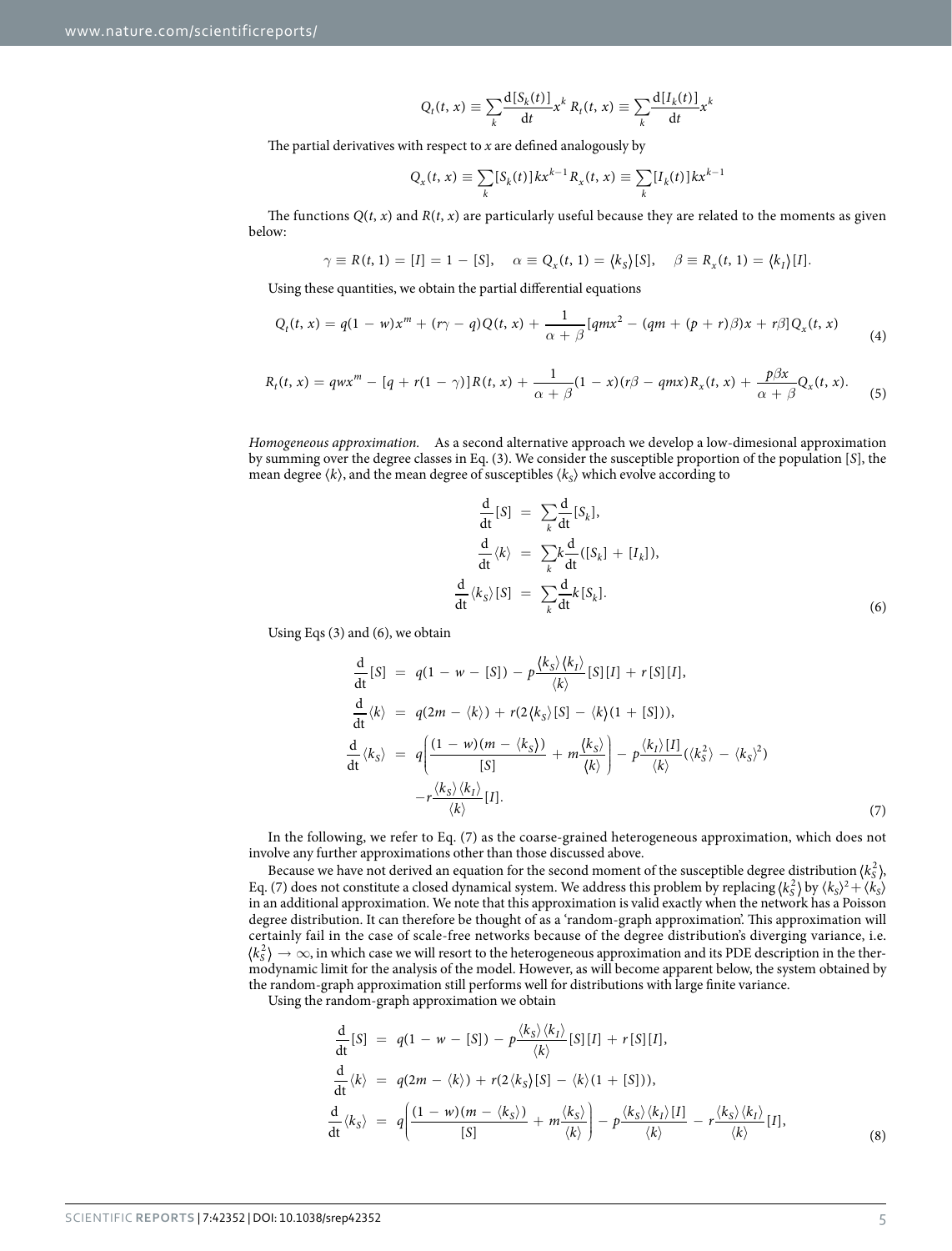where [*I*] and  $\langle k_i \rangle$  are given by the equations  $[S] + [I] = 1$  and  $\langle k_s \rangle [S] + \langle k_i \rangle [I] = \langle k \rangle$ , such that the system constitutes a closed model. In the following we refer to this model as the homogeneous approximation.

#### **Results**

In the previous section, we first present the analysis of heterogeneous and homogeneous approximations and confirm the results by comparison with individual-based simulations of the network. Later we present a detailed analysis of the epidemic threshold. We finally discuss the emergence of dynamics that involve epidemic cycles.

**General properties of the network and disease prevalence.** Before we launch into a detailed discussion of the model, let us consider the limiting case of network evolution in the absence of the epidemic. In this case the model is identical to the Barabási-Albert model of network growth<sup>[56](#page-14-12)</sup>, which is known to lead to scale-free topologies, where the degree distribution follows a power law  $p_k \propto k^{-\gamma}$  with exponent  $\gamma =$  3 and thus the degree variance  $\sigma^2$  diverges in the disease-free state. Because the density of infected vanishes in the absence of the epidemic, it is also evident that the degree distribution must be scale-free independent of the parameters *p* and *r*.

In the present model the emergence of scale-free topologies is thus expected in the limit where the disease goes extinct or remains limited to a finite number of infected nodes *N*. When the epidemic is present, high degree nodes are disproportionately likely to become infected and subsequently removed, which can be expected to prevent the formation of scale-free topologies.

We confirm this intuition by plotting degree distributions for various parameter sets in [Fig. 1](#page-6-0). We show a comparison of the heterogeneous approximation with individual-based simulations. The figure shows a good agreement between the modeling approaches and confirms basic intuition. When all arriving nodes are susceptible ( $w=0$ ), a scale-free degree distribution with the expected exponent  $\gamma=3$  is formed for  $p=0$ . At finite infectiousness *p*, the topology changes from scale-free to exponential. The same behavior is observed at higher rates of infected arrivals, 0<*w*<1.

When all arriving nodes are already infected ( $w=1$ ), the distribution has a bimodal form for  $p=0$  with high degree contribution coming from the initial susceptibles which never get infected. At positive infectiousness *p*, these individuals eventually die and the mode at high degrees disappears.

In order to quantify the topological transition from the scale-free to the exponential degree distribution, we plot the variance  $\sigma^2$  of the degree distribution as a function of infectiousness  $p$  and fraction of infected arrivals w in [Fig. 2.](#page-7-0) As either parameter increases, the disease prevalence in the steady-state, [*I*]<sup>\*</sup>, increases and removal occurs at a high rate. As a result the degree distribution becomes narrower and the degree variance decreases. It is apparent that very high values of the variance are only found for low infectiousness *p*, whereas higher infectiousness quickly leads to narrow distributions.

Above we computed the variance  $\sigma^2$  of the degree distribution of networks. One concern in any computation of this kind is finite-size effects. In the heterogeneous approximation these effects appear directly in form of the maximal degree that is considered in the approximation. In agent-based simulation a similar cut-off exists as the maximal degree in a network of finite size is bounded by the number of nodes. Hence all moments of the degree distribution, including the variance, must be finite regardless of the shape of the degree distribution. However, if the finite networks are drawn from an ensemble that becomes scale-free in the thermodynamic limit the variance  $\sigma^2$  is often found to increase logarithmically with the imposed cut-off<sup>24</sup>.

We now rule out that low values of the degree variance  $\sigma^2$ , observed above, were due to finite-size effects by considering the variance  $\sigma^2$  as a function of the degree cut-off  $k_c$  ([Fig. 2](#page-7-0) inset). For the case of  $p=0$ , where we observed scale-free behavior, we find that the observed variance increases logarithmically as expected. Conversely, for the finite values of infectiousness  $p$  the observed  $\sigma^2$  is insensitive to a sufficiently large cut-off. In summary these results show that fatal diseases should relatively quickly destroy scale-free structure of social networks at all but the smallest removal rate and/or infectiousness.

Let us now investigate the effect of the emergent network topology on the prevalence of the disease. Plots of the disease prevalence as a function of the infectiousness *p* and the fraction of infected arrivals *w* are shown in [Figs 3](#page-7-1) and [4.](#page-8-0) [Figure 3](#page-7-1) shows that the heterogeneous approximation (dashed lines) is in very good agreement with the agent-based model for the whole range of parameters *p* and *w*. The precision of the homogeneous approximation is also high for a large range of parameter values. As illustrated in [Fig. 4](#page-8-0), the absolute error in estimation of the disease prevalence of the approximation is maximal for intermediate values of infectiousness *p*, but still less than 0.05. The only qualitative discrepancy between the approximation and the agent-based model emerges at low infectiousness *p* for zero infected arrivals ( $w=0$ ). Here, the homogeneous model predicts the existence of an epidemic threshold, whereas in the agent-based simulation and the heterogeneous approximation the disease is found to persist even for very low levels of infectiousness *p*.

Summarizing the results shown so far, we can say that ongoing epidemic dynamics quickly leads to the formation of networks with finite variance. Generally,one would expect that such networks should exhibit a finite epidemic threshold. Nevertheless, the heterogeneous approximation and simulations indicate that the epidemic can persist in these networks for any finite positive value of the infectiousness.

**Analysis of the epidemic threshold.** Here, we investigate in greater detail the apparent absence of the threshold, which is implied by the general analysis above. Throughout the argument we will only consider the case where all arriving agents are susceptible,  $w=0$ .

The epidemic threshold is commonly defined as the minimal value of the infectiousness, below which a randomly picked node is susceptible with probability 1. In any finite network this implies that below the epidemic threshold each individual node is susceptible. By contrast in the thermodynamic limit there can still be a finite number of infected nodes as long as the density of such nodes in the network is zero, i.e.  $[I] = 0$ . In the following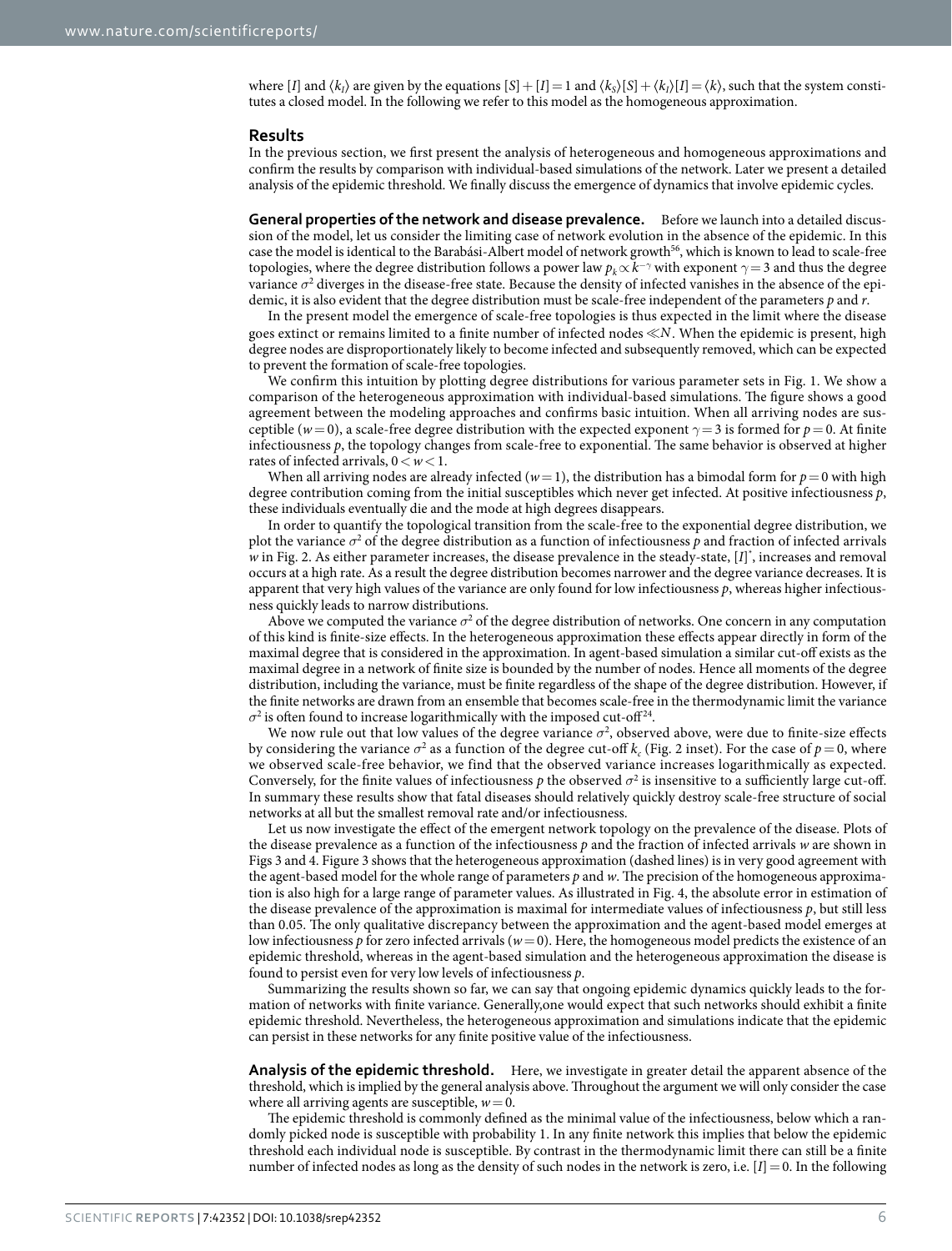

<span id="page-6-0"></span>**Figure 1. Degree distribution for varying infectiousness** *p* **and infected arrival fraction** *w***.** Left: individualbased simulations. Right: heterogeneous approximation. Scale-free degree distributions are observed when disease infectiousness vanishes (*p*=0). For increasing infectiousness the degree distribution quickly becomes exponential. Parameters:  $r = q = 0.01$ ,  $m_0 = 6$ ,  $m = 5$ . Shown are averages over 1000 simulation runs.

we denote the state below the epidemic threshold as the disease-free state, but recognize that there may be still a finite number of infected individuals.

We now calculate the epidemic threshold from Eq. (3) by looking at the stability of the disease-free state represented by  $[I] = 0$  and hence  $[I_k] = 0$  for all *k*. The disease-free state is stable if all eigenvalues of the corresponding Jacobian matrix have negative real parts. The epidemic threshold is characterized by a bifurcation point where the leading eigenvalue of the Jacobian is zero. The disease-free state becomes unstable while a stationary state with non-zero disease prevalence becomes stable beyond the epidemic threshold.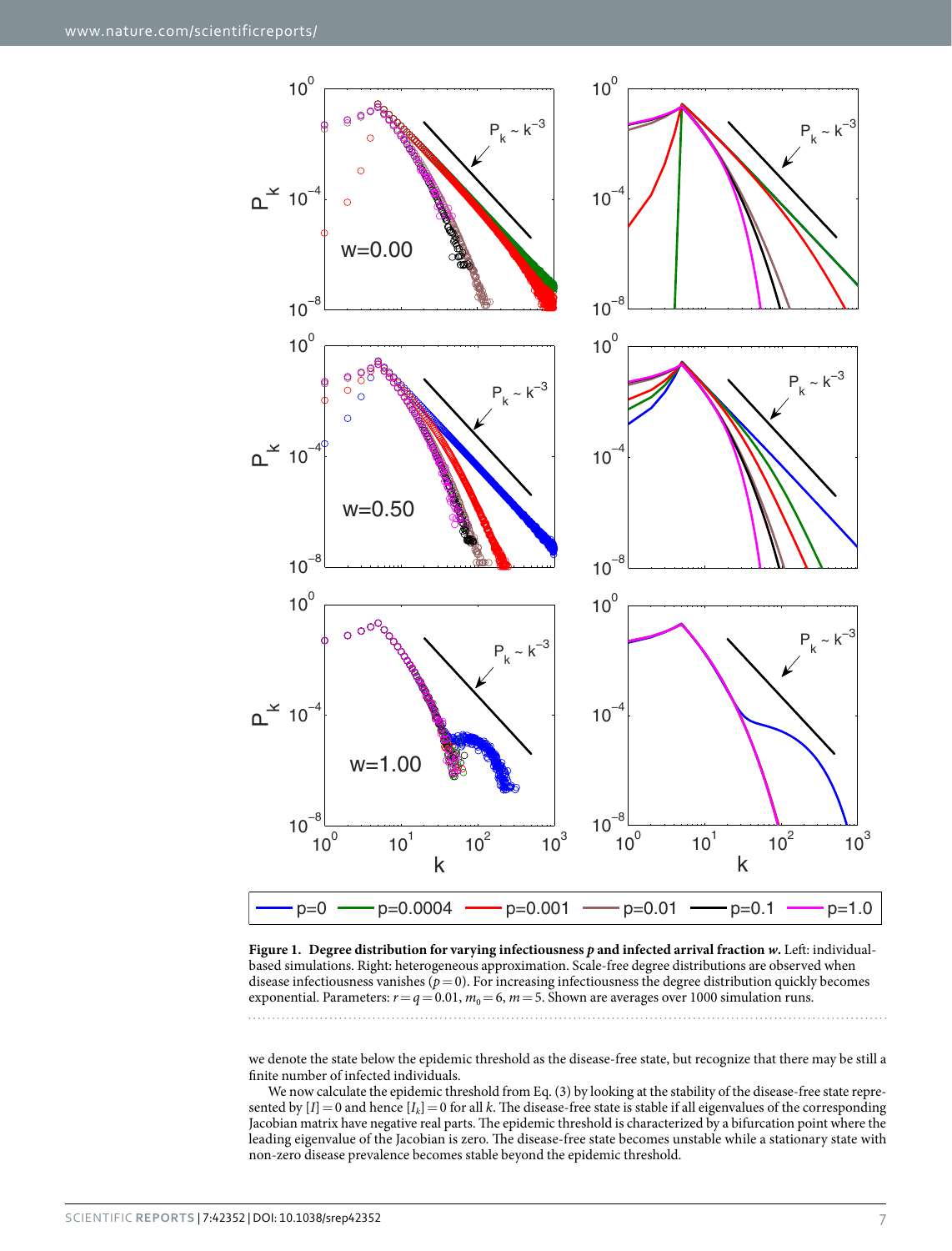

<span id="page-7-0"></span>**Figure 2.** Variance  $\sigma^2$  of the degree distribution. Degree variance  $\sigma^2$  is plotted as a function of the infectiousness p and the infected arrival fraction *w* from agent-based simulations. The degree variance *σ*<sup>2</sup> decreases with increasing infectiousness *p* and fraction of infected arrivals *w*. Inset: Degree variance *σ*<sup>2</sup> as a function of the degree cut-off  $k_c$ . A transition from a cut-off dependent ( $p=0$ , scale-free) to an independent  $(p=0.0004, p=0.001,$  and  $p=0.005$ , exponential) regime is observed as the infectiousness *p* is increased. In network simulations (circles), nodes were restricted to at most  $k_c$  neighbors. In the heterogeneous approximation (solid lines) the cut-off  $k_c$  is directly imposed as  $k_M$ . Parameters:  $r = q = 0.01$ ,  $m_0 = 6$ ,  $m = 5$ ,  $k_c = 5 \times 10^3$ .



<span id="page-7-1"></span>Figure 3. Dependence of the disease prevalence  $[I]^*$  on infectiousness  $p$  (top) and fraction of infected **arrivals** *w* **(bottom).** The disease prevalence increases monotonically with infectiousness *p* and fraction of infected arrivals *w*. In agent-based simulations (circles),  $[I]$ <sup>\*</sup> is calculated over the surviving runs among  $10^3$ total realizations. Homogeneous approximation (solid lines) is the analytical solution of Eq. (8). Heterogeneous approximation (dashed lines) is the stationary value of the numerical integration of Eq. (3). Parameters:  $r=q=0.01$ ,  $m_0=6$ ,  $m=5$ .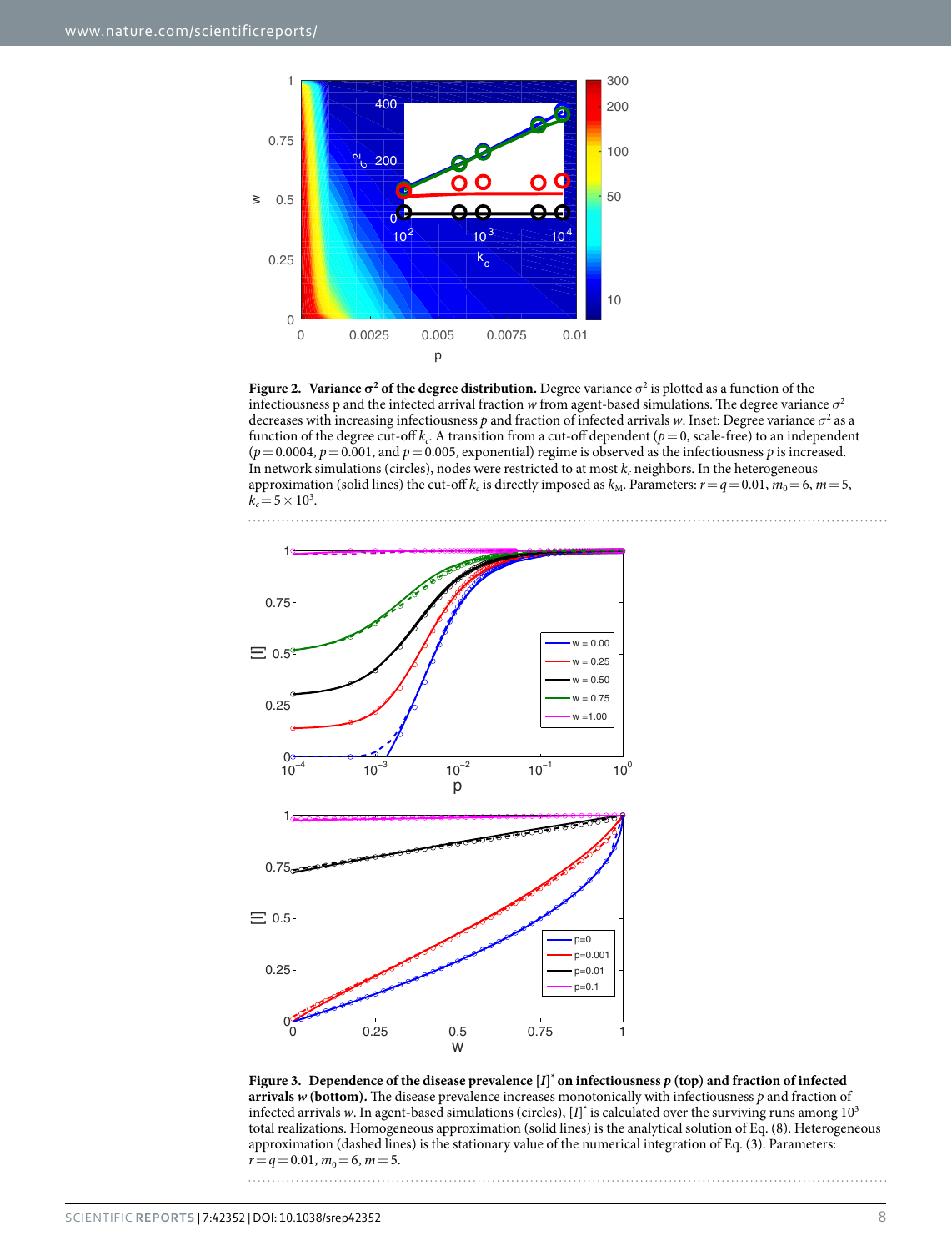

<span id="page-8-0"></span>

The Jacobian matrix is obtained by the linearization of Eq. (3) around the steady state. We will shortly refer to the Jacobian matrix evaluated at the disease-free steady state as the Jacobian and denote it  $J=[J_{ij}]$ , where *i*,  $j=$ 0, 1, 2, ...,  $k_M$ . The Jacobian has a block matrix structure

$$
J = \begin{pmatrix} \Theta_S & 0 \\ C & \Theta_I \end{pmatrix} \tag{9}
$$

where  $\Theta_s \equiv \partial_s dS/dt$ ,  $\Theta_I \equiv \partial_I dI/dt$ , and  $C \equiv \partial_I dS/dt$ , all evaluated at the disease-free state and with the definitions  $S \equiv ([S_0], [S_1], [S_2], ..., [S_{k_M}])$  and  $I \equiv ([I_0], [I_1], [I_2], ..., [I_{k_M}]).$ <br>The epidemic threshold is characterized by zero eigenvalue of the Jacobian, which is given by the solution of

detJ=0. From Eq. (9), the determinant of the Jacobian can be obtained from the equality of detJ = det $\Theta_S$ det $\Theta_I$ .

Taking the partial derivatives of Eq. (3), we obtain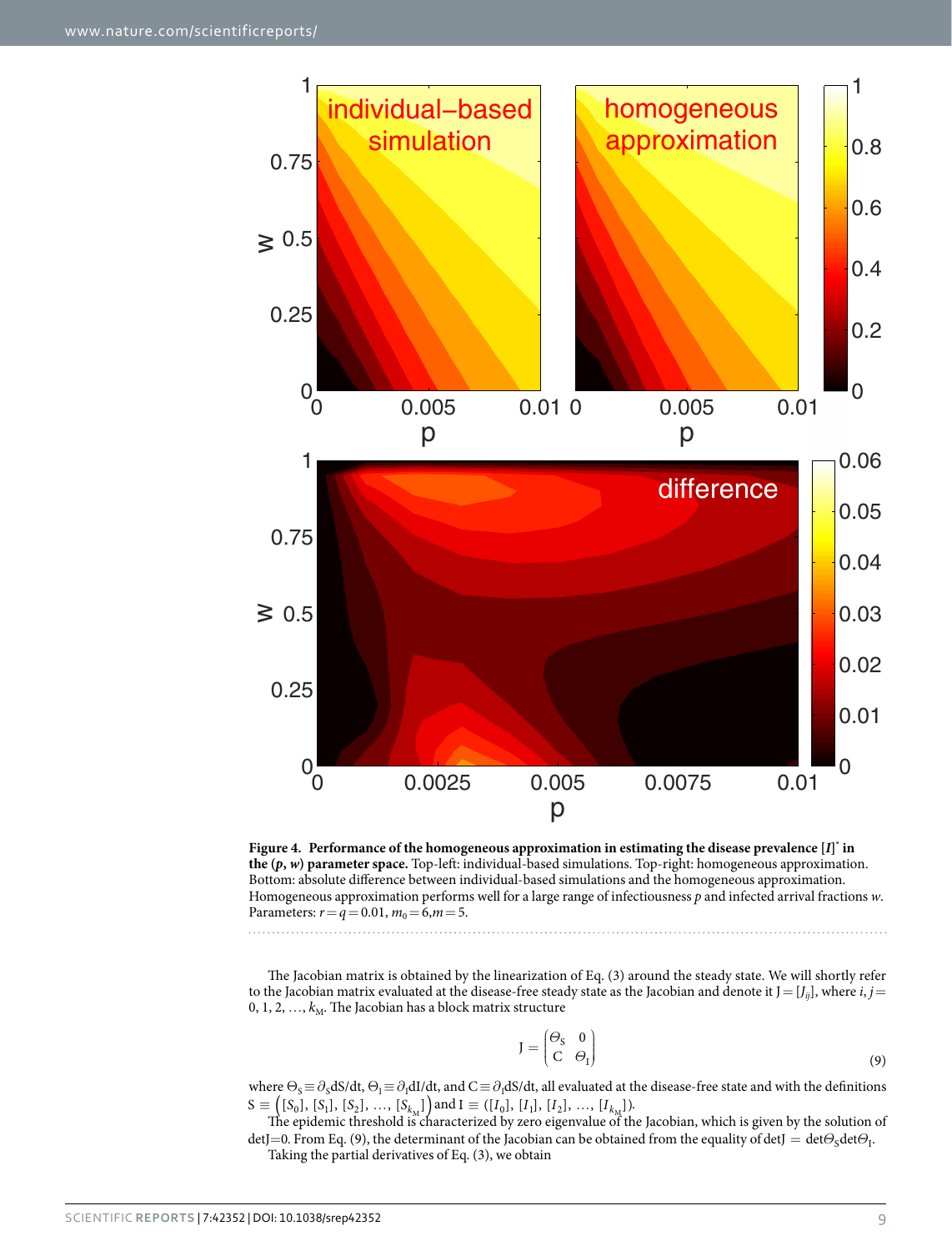$$
\Theta_{\rm S} = \mathbf{u}_{\rm S}^{\top} \mathbf{v}_{\rm S} + \mathbf{A}_{\rm S},\tag{10}
$$

where  $u_S = [u_S(k)]$ ,  $v_S = [v_S(k)]$ , and  $A_S = [A_S(j, k)]$ , for  $j, k = 1, 2, ..., k_M + 1$ , with matrix entries

$$
u_S(k) = \begin{cases} 0, & k = 1 \\ \frac{q}{4m}((k-1)[S_{k-1}] - (k-2)[S_{k-2}]), & 2 \le k \le k_M \\ -\frac{q}{4m}(k-2)[S_{k-2}], & k = k_M + 1 \\ v_S(k) = k - 1 \end{cases}
$$

$$
A_S(j, k) = \begin{cases} -\frac{q(j+1)}{2}, & j = k\\ \frac{q(j-1)}{2}, & j = k+1\\ 0, & \text{otherwise} \end{cases}
$$

From the matrix determinant lemma,  $\det\Theta_{\rm S} = (1 + v_{\rm S} A_{\rm S}^{-1} u_{\rm S}^\top) \det A_{\rm S}$ .

$$
(1 + vS AS-1 uST) = 0,
$$
\n(11)

which can be computed exactly given that, for  $Q_S = \frac{q}{2} A_S^{-1}$  and  $Q_S = [Q_S(j, k)]$ , the entries of  $Q_S$  are given by the recursion equation

$$
Q_S(j, k) = \begin{cases} 0, & k > j \\ -\frac{1}{k+1}, & k = j \text{ and } j < k_M + 1 \\ -\frac{1}{2}, & k = j = k_M + 1 \\ \frac{k-1}{k+1}Q_S(j, k+1), & k < j \end{cases}
$$
(12)

We note that the matrix  $Q_S$  provides also the densities  $[S_k]$  in the disease-free steady state for finite degree cut-off  $k_{\rm M}$ . The vector of steady state susceptible densities, S, can be solved from

$$
S = -2QSb,
$$
 (13)

where

$$
b_i = \begin{cases} 1, & i = m \\ 0, & \text{otherwise} \end{cases} \tag{14}
$$

We have now established an explicit solution for det  $\Theta_s = 0$  for any  $k_M$ , which is obtained by inserting Eqs (12) and (13) into Eq. (11).

We now follow the same procedure to solve det  $\Theta_{I} = 0$ , which constitutes the other possible solution of detJ=0. This solution is given by

$$
(1 + v_I A_I^{-1} u_I^\top) = 0,\t\t(15)
$$

where

$$
u_I(k) = \frac{p}{2m}(k-1)S_{k-1}
$$

$$
v_I(k) = k-1
$$

$$
A_I(j,k) = \begin{cases} -r - \frac{q(j+1)}{2}, & j=k\\ \frac{q(j-1)}{2}, & j=k+1\\ 0, & \text{otherwise} \end{cases}
$$

The matrix inverse  $Q_I \equiv A_I^{-1}$  is solved from the recursive equation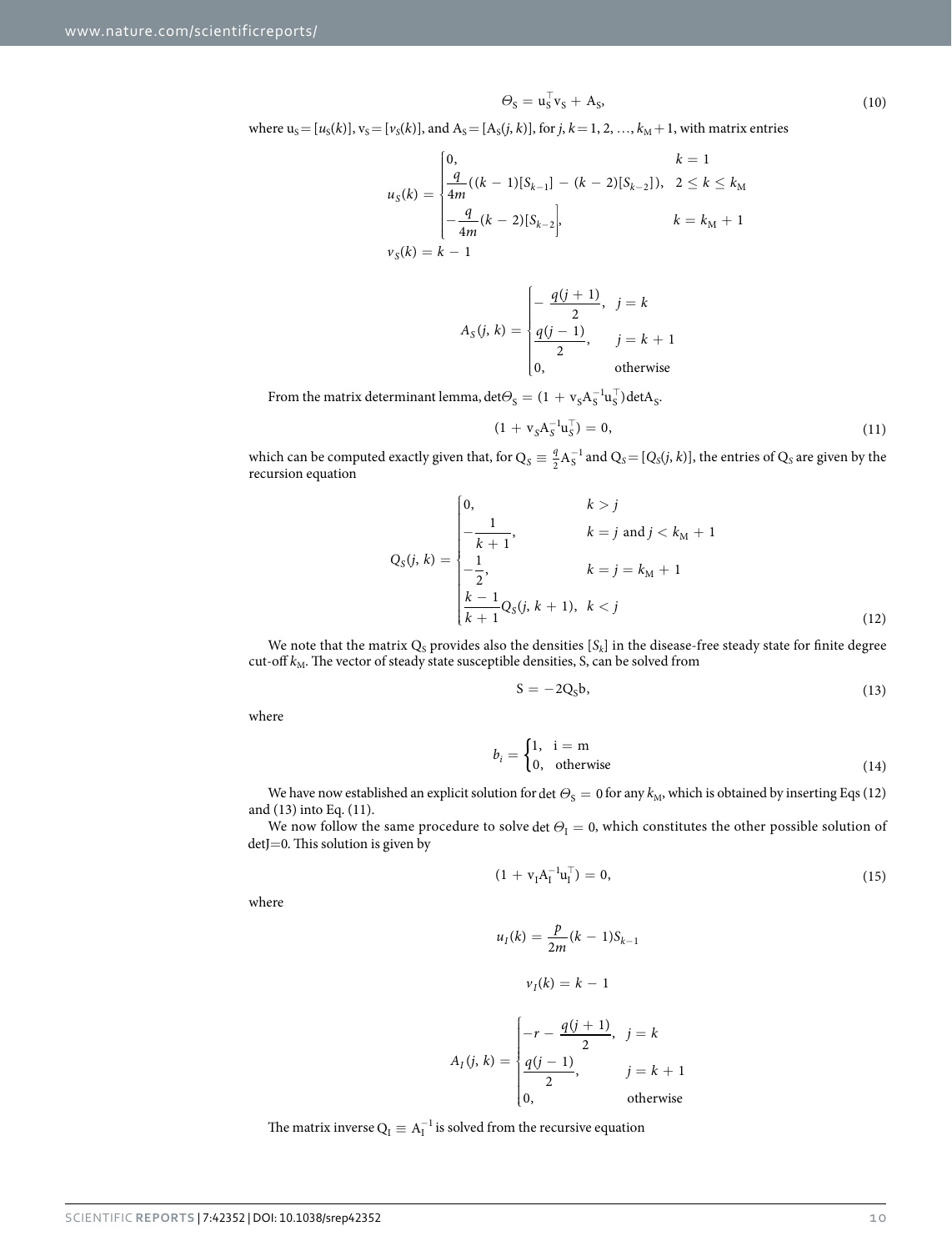

<span id="page-10-0"></span>**Figure 5.** The epidemic threshold  $P^*$  calculated from Eq. (15) as a function of the degree cut-off  $k_M$ . The epidemic threshold vanishes in the thermodynamic limit. Parameters:  $r=q=0.01$ ,  $w=0$ ,  $m_0=6$ ,  $m=5$ . 

$$
Q_{I}(j, k) = \begin{cases} 0, & k > j \\ -\frac{1}{r + q(k+1)/2}, & k = j \\ \frac{q(k-1)}{2r + q(k+1)} Q_{I}(j, k+1), & k < j \end{cases}
$$
(16)

The epidemic threshold needs to satisfy one of Eqs (11) or (15) for any finite degree cut-off  $k_M$ . Our investigations show that Eq. (11) is ruled out and the epidemic threshold is given by Eq. (15). [Figure 5](#page-10-0) shows the epidemic threshold calculated from Eq. (15) for increasing values of degree cut-off  $k_M$ , which approaches zero in the thermodynamic limit. This result is contraintuitive, as the epidemic threshold vanishes even in a system where the degree variance is finite.

For verification, we now take a complementary approach and calculate the epidemic threshold from Eqs (4) and (5). Setting time derivatives to 0 and  $x=1$  in both Eqs (4) or (5), we obtain

$$
r\gamma^2 - (q+r)\gamma + \frac{p\beta\alpha}{\alpha+\beta} = 0.
$$

for the case  $w=0$ . Using the definitions in Eq. (4) we find

$$
\left(r-p\frac{\langle k_1\rangle\langle k_2\rangle}{\langle k\rangle}\right)\gamma^2+\left(p\frac{\langle k_1\rangle\langle k_2\rangle}{\langle k\rangle}-(q+r)\right)\gamma=0.
$$

As expected there are two solutions for the steady state fraction of nodes infected, *γ*. Factoring out the uninfected state *γ*=0 gives the non-trivial root

$$
\gamma = \frac{q + r - p\frac{\langle k_1 \rangle \langle k_3 \rangle}{\langle k \rangle}}{r - p\frac{\langle k_1 \rangle \langle k_3 \rangle}{\langle k \rangle}}.
$$
\n(17)

For this root to give a value of  $0 \leq \gamma \leq 1$  requires  $(q+r) < p_c \frac{\langle k_l \rangle \langle k_l \rangle}{\langle k_l \rangle}$  $\frac{I/\sqrt{\kappa_S}}{\langle k \rangle}$ .

One can now ask if  $(q + r) = p_c \frac{\langle k_I \rangle \langle k_I \rangle}{\langle k_I \rangle}$  $\frac{I(N \times S)}{\langle k \rangle}$  constitutes a finite threshold below which the endemic state becomes unphysical. At such a threshold the number of infected nodes would become zero, leading to a double root at *γ* = 0. At this point  $\langle k \rangle \approx \langle k_s \rangle$  and therefore

$$
p_c \approx \frac{q+r}{\langle k_I \rangle}.\tag{18}
$$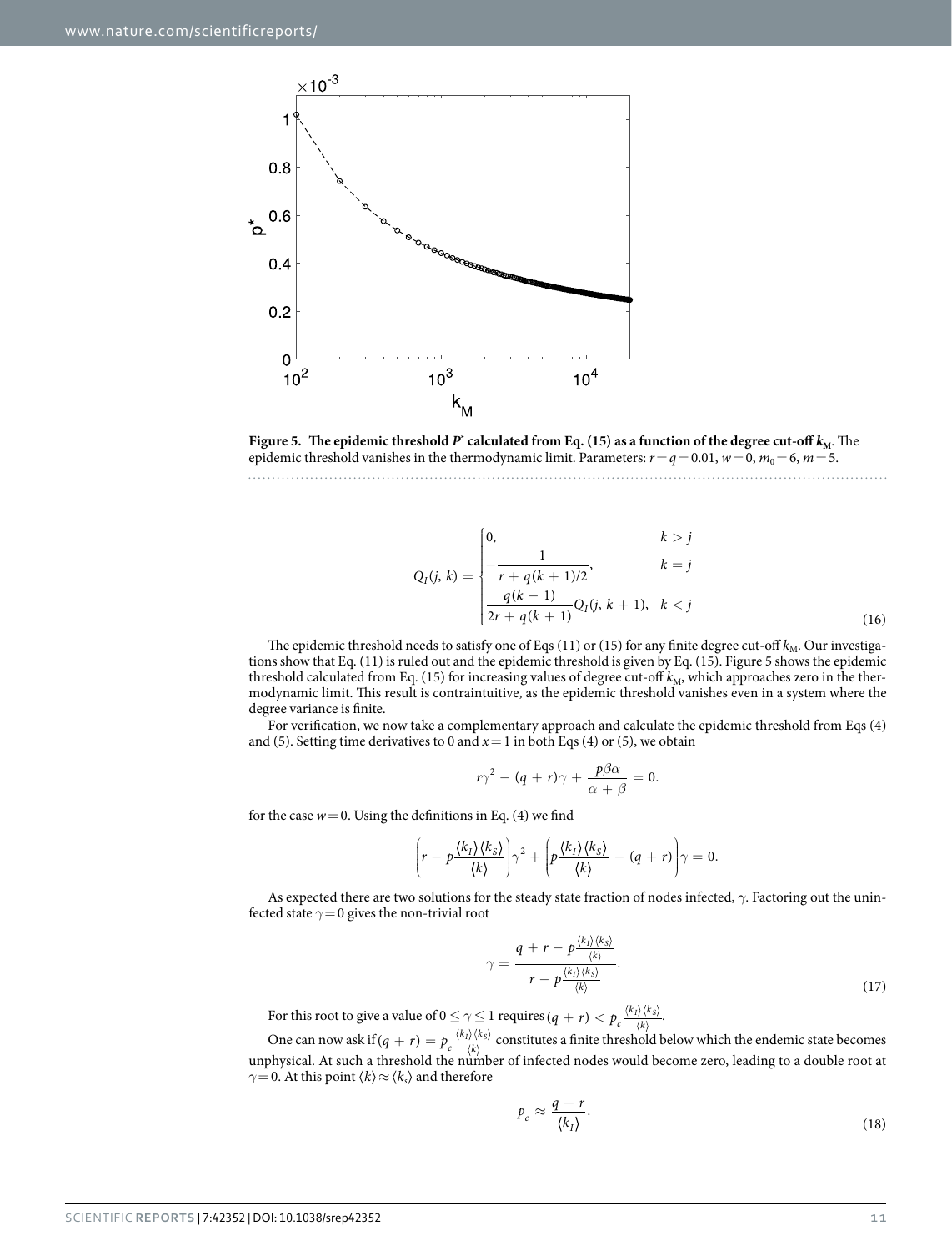

<span id="page-11-0"></span>**Figure 6.** The fraction of surviving runs for low infectiousness  $p$  as a function of the initial network size  $M_0$ . The fraction of surviving runs increases as the initial network size  $M_0$  increases. In order to ensure the same initial average degree *m*, the Barabási-Albert growth model with  $m=5$  and  $m_0=6$  is iterated until the network reaches size  $M_0$ , then the full model simulation with disease dynamics starts. Then nodes are assigned states and the infection, removal, and network growth processes take place simultaneously. Parameters:  $r = q = 0.01$ ,  $w = 0$ ,  $m_0 = 6$ ,  $m = 5$ .

We note that for large networks the probability of a node being infected scales as  $kp_k$ . Therefore in the case of the scale-free degree distribution,  $p_k \sim k^{-3}$ , which is bound to form at the threshold, if one existed, the mean degree of infected nodes,  $\langle k_t \rangle$ , is undefined. Hence in the limit of large networks  $p_c \rightarrow 0$  and the threshold vanishes.

Further, in the thermodynamic limit the network cannot reach a disease-free steady state. In the thermodynamic limit, when *γ*= 0 a finite number of nodes will be infected. In this situation preferential attachment leads to a degree distribution with infinite variance, as node removal is so small. At the moment the variance of the degree distribution becomes infinite, we anticipate  $\langle k_i \rangle$  to also become infinite and the limit  $p_c$  to go to zero. With the epidemic limit at zero the disease will be abel to spread in the network.

We note that in finite networks the temporal dynamics can lead to a disease-free scale-free state. In this case the network goes through an initial exponential phase where an epidemic threshold exists that leads to the extinction of the epidemic. Subsequently, a scale-free topology develops, in which the epidemic threshold vanishes. However the epidemic cannot reappear as no infected are left which could reignite the epidemic. We emphasize that this mechanism is a finite-size effect. The finite-size extinction of the epidemic is demonstrated explicitly in [Fig. 6](#page-11-0), which shows that the fraction of individual-based simulation runs in which the epidemic persists increases with the initial network size  $M_0$ . For populations that start with more than a few individuals the effect can be neglected and epidemics persist indefinitely.

**Further dynamics.** Precluding the finite-size effect described above, simulation runs in the parameter range considered so far approach a finite prevalence for any positive value of infectiousness. The paradox outlined above is thus resolved by alternative a) mentioned in the introduction, that is the model does not have an epidemic threshold although the second moment of the degree distribution remains finite. As a final step in our exploration present some evidence that the temporal solution of the paradox, alternative b), is also possible.

Up to now we have considered relatively small removal rates *r*. At sufficiently high removal rate, the evolution of the disease and the topology exhibits dynamics different from the convergence to a stationary state mainly due to the dominance of finite size effects. [Figure 7](#page-12-0) shows a representative evolution at non-zero fraction of infected arrivals *w*. At the combination of high infectiousness *p* and high removal rate *r*, the dynamics resembles a homoclinic trajectory in the 〈*k*〉−[*I*] plane. The disease spreads quickly over the network and covers the whole population immediately. Then disease-induced removals dominate and the population becomes extinct until new healthy individuals arrive and the disease spreading restarts, which leads to cycles of population growth and collapse.

When all arrivals are susceptible, i.e.  $w=0$ , the epidemics in the finite population disappears entirely and the collapse-and-growth cycle cannot be completed. A disease-free scale-free network then emerges. Based on the arguments above one can suspect that the same behavior cannot occur in the thermodynamic limit. Instead it is likely that the observed dynamics forms part of a homoclinic cycle, where long phases of very low disease prevalence are disrupted by sharp outbreaks.

The observed dynamics at high removal rates would correspond to diseases with very high mortality where infected individuals die almost immediately. This is reminiscent of the massive pandemics in history, where humanity was exposed to new pathogens with very high virulence. While such diseases could lead to the deaths of large fractions of populations, continuous supply of healthy individuals through immigration provided new hosts to the disease and introduced new bursts of disease spreading which caused repeated epidemic cycles.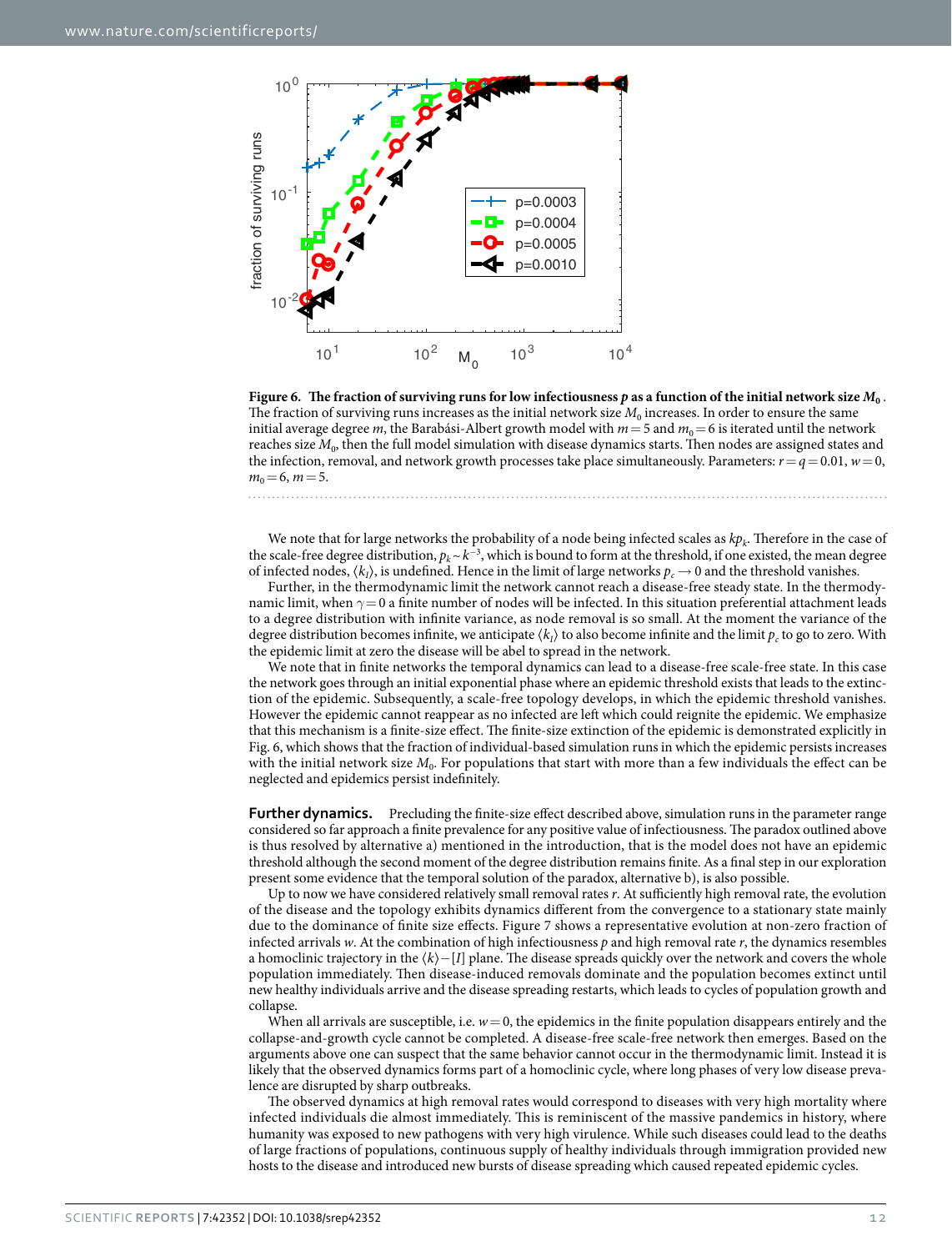

<span id="page-12-0"></span>**Figure 7.** The dynamical evolution in the  $[I] - \langle k \rangle$  plane for high removal rate *r*. At high infectiousness *p*, the observed behavior resembles a homoclinic trajectory. The network grows from a healthy initial state until an infected individual eventually arrives and the disease quickly spreads over the network and the infected individuals subsequently die. Homogeneous approximation (red circles) fails to capture this behavior and predicts a stable equilibrium. Parameters:  $q = 0.01$ ,  $r = 0.10$ ,  $m_0 = 6$ ,  $m = 5$ ,  $w = 0.1$ .

#### **Discussion**

In the present paper we have investigated the dynamics of a fatal SIR disease in a growing population. Our main finding is that no epidemic threshold exists in this model. Although the variance of the degree distribution remains finite in the evolved topologies topologies "unlikely" diseases with very low infectiousness can persist indefinitely.

We presented a detailed analytical exploration for the case of low removal rate, where the prevalence of the disease reaches a stationary level. In the growing population the ongoing epidemic dynamics eliminates the nodes of high degree and thus leads to the formation of topologies for which the variance of the degree distribution is finite. However, this mechanism only reduces the width of the degree distribution so far that the epidemic can still persist. Therefore, the disease itself can not reduce the degree variance so much to cause its own extinction. For any finite value of the infectiousness the network adapts its topology such that the variance of the degree distribution is lowered to point where the epidemic can still be sustained, which explains the observed absence of the epidemic threshold.

When the removal rate is sufficiently high, network simulations indicate that the disease can no longer stabilize at a stationary level and instead growth-and-collapse cycles are observed. Such dynamics are reminiscent of homoclinic orbits, which have for instance been observed in an adaptive-network model of social cooperation<sup>[68](#page-14-17)</sup>.

The dynamical feedback between the population structure and the epidemic disease has been so far studied in a number of articles in the past couple of years<sup>[32](#page-13-19),[35–39](#page-13-22)[,43](#page-14-4)[,44,](#page-14-18)[46,](#page-14-19)47</sup>. However, models captured mostly social interactions in non-fatal diseases. A significant obstacle to progress in this line of work if that the network evolution in most models is driven by behavioral changes of individuals (whom to meet, how often to wash hands). However, despite the ever increasing availability of data, for behavior often no records exist such that model predictions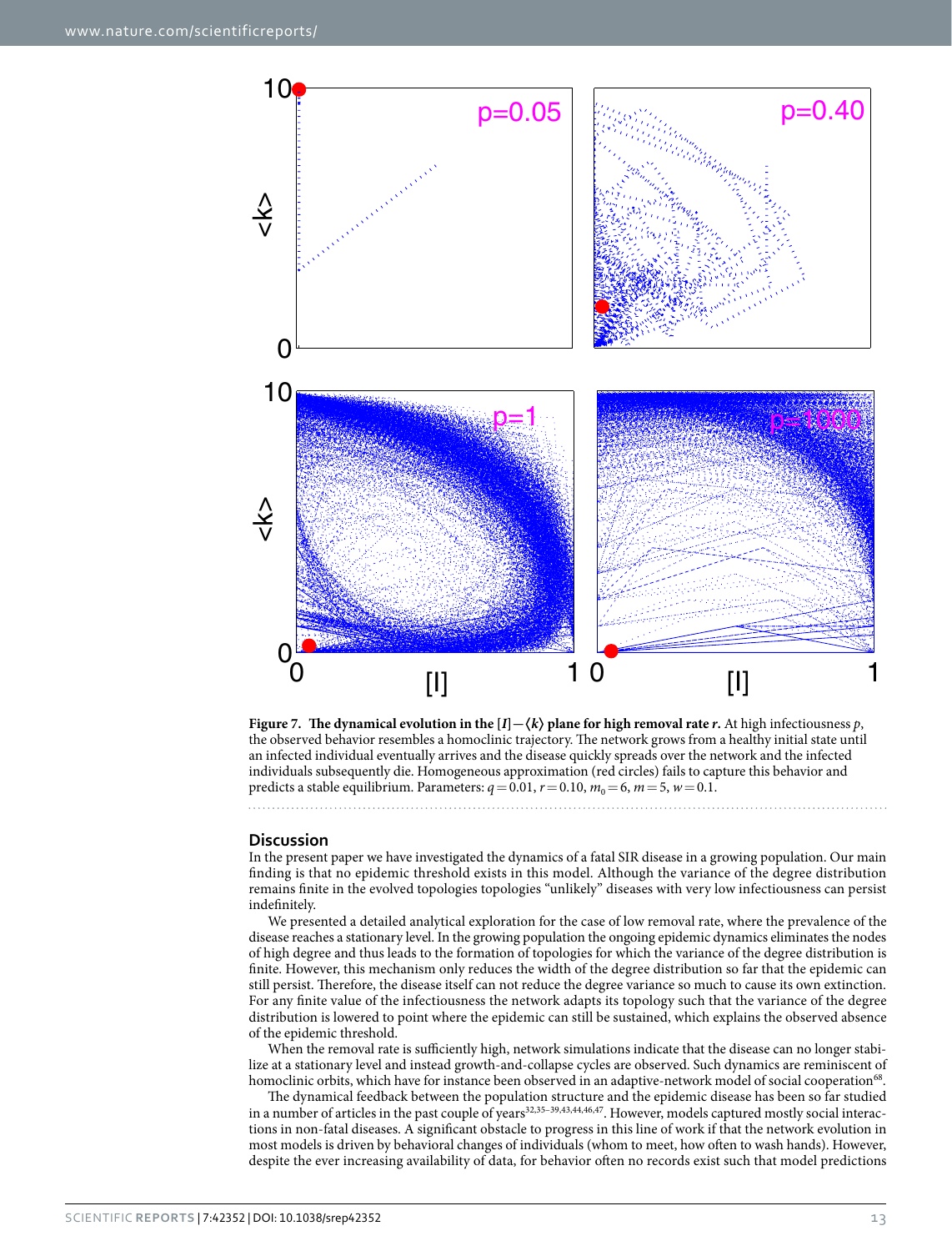cannot easily be compared with real world data. By contrast, in the model proposed here, the social network evolves due to demographic processes such as migration and death on which data may be easier to obtain.

The model introduced here can be extended in several directions. For instance, dead hosts may not be immediately removed from the system and continue to spread the disease for a finite time until eventually being removed, the disease may not certainly lead to death such that infected individuals can recover, newly arriving individuals may establish links with only susceptible individuals, but not infected individuals, and susceptible individuals may rewire their links with infected neighbors to other susceptible individuals as a precaution against the epidemic. Independently of the specific mechanism, the disease-mortality combined with the network growth process can be expected to hold in all systems in which the dynamics of the population, in absence of the epidemic, leads to topologies with diverging variance of the degree distribution.

We believe that the proposed model is relevant for epidemics in rapidly growing cities, especially in the developing countries. In this context, connecting the model to real world data will be feasible in the future. In these situations we anticipate there is no epidemic threshold as the relevant populations often comprise many millions and are hence sufficiently large that the thermodynamic limit is a reasonable approximation, and the arrival of infected immigrants reintroduces diseases to the population. One can easily imagine extensions of the present model that incorporate policy measures such as vaccination, quarantine, or regulation of migration. We hope that this will in the future lead to the formulation of more efficient policies for combating epidemic diseases.

#### **References**

- <span id="page-13-0"></span>1. Hays, J. *Epidemics And Pandemics: Their Impacts on Human History* (ABC-CLIO, Santa Barbara, California, 2005).
- <span id="page-13-2"></span><span id="page-13-1"></span>2. WHO. *World Malaria Report* (WHO Press, World Health Organization, Geneva, Switzerland, 2011).
- 3. Organization, P. A. H. O. W. H. Zika suspected and confirmed cases reported by countries and territories in the americas cumulative cases. Tech. Rep., Pan American Health Organization 2015–2016.
- <span id="page-13-3"></span>4. Keeling, M. J. & Eames, K. T. D. Networks and epidemic models. *J. R. Soc. Interface* **2,** 295–307 (2005).
- 5. Bansal, S., Grenfell, B. T. & Meyers, L. A. When individual behaviour matters: homogeneous and network models in epidemiology. *J. R. Soc. Interface* **4,** 879–891 (2007).
- <span id="page-13-18"></span>6. Funk, S., Salathe, M. & Jansen, V. A. A. Modelling the influence of human behaviour on the spread of infectious diseases: a review. *J. R. Soc. Interface* **7,** 1247–1256 (2010).
- <span id="page-13-6"></span>7. Pastor-Satorras, R., Castellano, C., Mieghem, P. V. & Vespignani, A. Epidemic processes in complex networks. *Rev. Mod. Phys.* **87,** 925–979 (2015).
- <span id="page-13-4"></span>8. Castellano, C. & Pastor-Satorras, R. Thresholds for epidemic spreading in networks. *Phys. Rev. Lett.* **105,** 218701 (2010).
- <span id="page-13-5"></span>9. Boguñá, M., Castellano, C. & Pastor-Satorras, R. Nature of the epidemic threshold for the susceptible-infected-susceptible dynamics in networks. *Phys. Rev. Lett.* **111,** 068701 (2013).
- <span id="page-13-7"></span>10. Cohen, R., Erez, K., ben Avraham, D. & Havlin, S. Resilience of the internet to random breakdowns. *Phys. Rev. Lett.* **85,** 4626–4628 (2000).
- <span id="page-13-8"></span>11. Moreno, Y., Pastor-Satorras, R. & Vespignani, A. Epidemic outbreaks in complex heterogeneous networks. *Eur. Phys. J. B* **26,** 521–529 (2002).
- <span id="page-13-9"></span>12. Barthelemy, M., Barrat, A., Pastor-Satorras, R. & Vespignani, A. Velocity and hierarchical spread of epidemic outbreaks in scale-free networks. *Phys. Rev. Lett.* **92,** 178701 (2004).
- <span id="page-13-10"></span>13. Pastor-Satorras, R. & Vespignani, A. Immunization of complex networks. *Phys. Rev. E* **65,** 036104 (2002).
- 14. Zanette, D. H. & Kuperman, M. Effects of immunization in small-world epidemics. *Physica A* **309,** 445–452 (2002).
- 15. Cohen, R., Havlin, S. & Ben-avraham, D. Efficient immunization strategies for computer networks and populations. *Phys. Rev. Lett.* **91,** 247901 (2003).
- 16. Holme, P. Efficient local strategies for vaccination and network attack. *Europhys. Lett.* **68,** 908–914 (2004).
- 17. Meyers, L. A., Pourbohloul, B., Newman, M. E. J., Skowronski, D. M. & Brunham, R. C. Network theory and sars: predicting outbreak diversity. *Journal of Theoretical Biology* **232,** 71–81 (2005).
- <span id="page-13-11"></span>18. Hufnagel, L., Brockmann, D. & Geisel, T. Forecast and control of epidemics in a globalized world. *Proc. Natl. Acad. Sci. USA* **101,** 15124–15129 (2004).
- 19. Colizza, V., Barrat, A., Barthélemy, M. & Vespignani, A. The role of the airline transportation network in the prediction and predictability of global epidemics. *Proc. Natl. Acad. Sci. USA* **103,** 2015–2020 (2006).
- 20. Read, J. M., Eames, K. T. D. & Edmunds, W. J. Dynamic social networks and the implications for the spread of infectious disease. *J. R. Soc. Interface* **5,** 1001–1007 (2008).
- 21. Balcan, D. *et al.* Multiscale mobility networks and the spatial spreading of infectious diseases. *Proceedings of the National Academy of Sciences* **106,** 21484–21489 (2009).
- 22. Belik, V., Geisel, T. & Brockmann, D. Natural human mobility patterns and spatial spread of infectious diseases. *Phys. Rev. X* **1,** 011001 (2011).
- 23. Brockmann, D. & Helbing, D. The hidden geometry of complex, network-driven contagion phenomena. *Science* **342,** 1337–1342 (2013).
- <span id="page-13-12"></span>24. Pastor-Satorras, R. & Vespignani, A. Epidemic dynamics in finite size scale-free networks. *Phys. Rev. E* **65,** 035108(R) (2002).
- <span id="page-13-13"></span>25. Mieghem, P. V., Wang, H., Ge, X., Tang, S. & Kuipers, A. F. Influence of assortativity and degree-preserving rewiring on the spectra of networks. *The European Physical Journal B* **76,** 643–652 (2010).
- <span id="page-13-14"></span>26. Eguiluz, V. M. & Klemm, K. Epidemic threshold in structured scale-free networks. *Phys. Rev. Lett.* **89,** 108701 (2002).
- 27. Read, J. M. & Keeling, M. J. Disease evolution on networks: the role of contact structure. *Proc. R. Soc. B* **270,** 699–708 (2003).
- 28. Serrano, M. A. & Boguna, M. Percolation and epidemic thresholds in clustered networks. *Phys. Rev. Lett.* **97,** 088701 (2006).
- <span id="page-13-15"></span>29. Mossa, S., Barthelemy, M., Stanley, H. E. & Amaral, L. A. N. Truncation of power law behavior in scale-free network models due to information filtering. *Phys. Rev. Lett.* **88,** 138701 (2002).
- <span id="page-13-16"></span>30. Grabowski, A. & Kosinski, R. A. Epidemic spreading in a hierarchical social network. *Phys. Rev. E* **70,** 031908 (2004).
- <span id="page-13-17"></span>31. Newman, M. E. J. Spread of epidemic disease on networks. *Phys. Rev. E* **66,** 016128 (2002).
- <span id="page-13-19"></span>32. Gross, T., D'Lima, C. J. D. & Blasius, B. Epidemic dynamics on an adaptive network. *Phys. Rev. Lett.* **96,** 208701 (2006).
- <span id="page-13-21"></span><span id="page-13-20"></span>33. Gross, T. & Blasius, B. Adaptive coevolutionary networks: a review. *J. R. Soc. Interface* **5,** 259–271 (2008).
- 34. Gross, T. & Sayama, H. (eds) *Adaptive Networks. Theory, Models and Applications* (Springer Verlag, New York, USA, 2009).
- <span id="page-13-22"></span>35. Shaw, L. B. & Schwartz, I. B. Fluctuating epidemics on adaptive networks. *Phys. Rev. E* **77,** 066101 (2008).
- 36. Risau-Gusman, S. & Zanette, D. H. Contact switching as a control strategy for epidemic outbreaks. *Journal of Theoretical Biology* **257,** 52–60 (2009).
- 37. Wang, B., Cao, L., Suzuki, H. & Aihara, K. Epidemic spread in adaptive networks with multitype agents. *J. Phys. A* **44,** 035101 (2011).
- 38. Gräser, O., Hui, P. M. & Xu, C. Separatrices between healthy and endemic states in an adaptive epidemic model. *Physica A* **390,** 906–913 (2011).